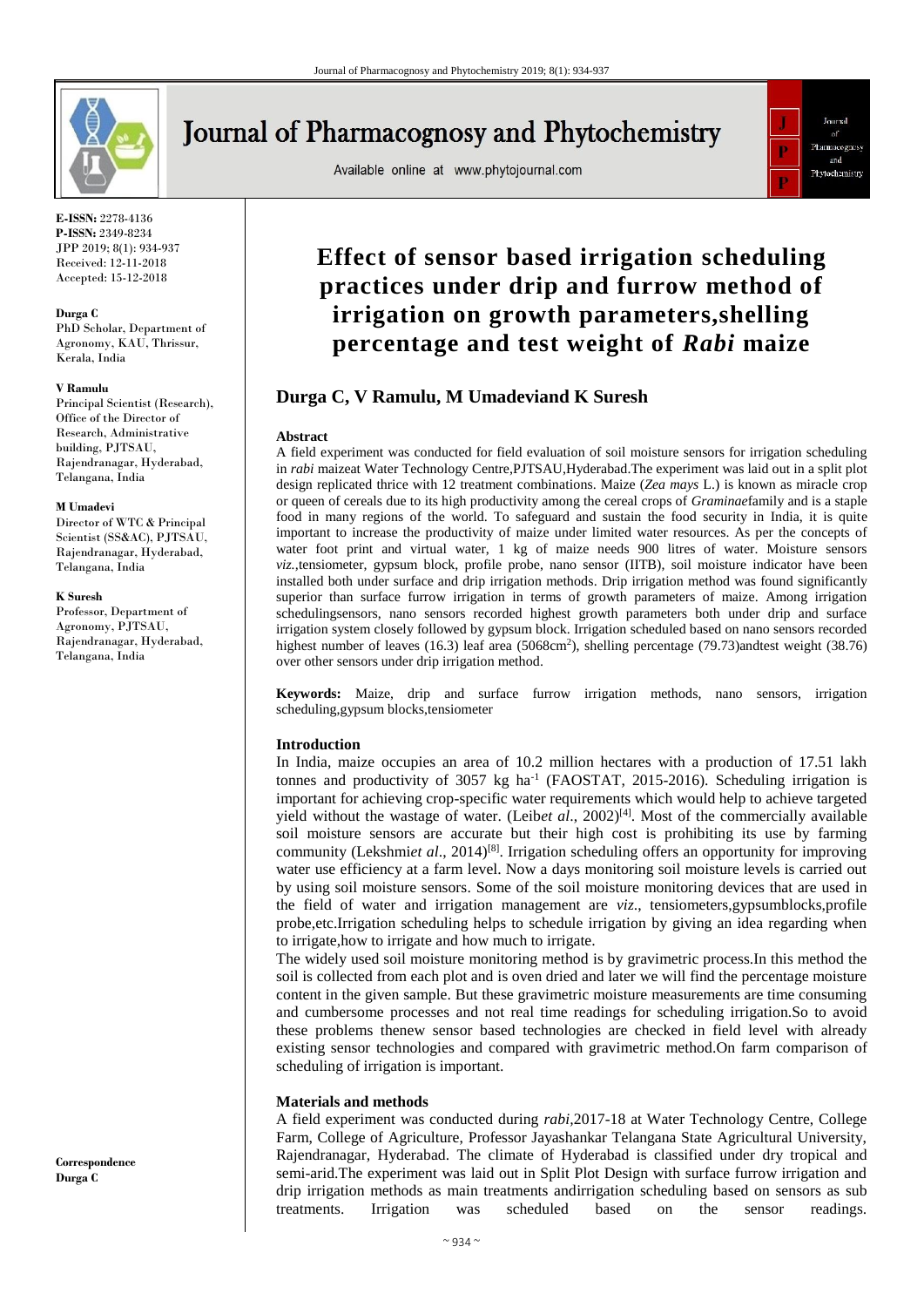Moisture retention capacity of the experimental field was estimated at -0.1MPa (field capacity) and -1.5 MPa (PWP) using pressure plate apparatus (Richards, 1949) and the bulk density of the experimental soil was estimated for each 15 cm soil depth up to 60 cm by following the standard procedures. Soil moisture sensors were installed along the drip tape and in between two plant rows in drip and surface irrigated plots for imposition of irrigation schedules from  $S_1$  to  $S_5$  treatments. The protocols followed for the installations and calibrations of sensors were drawn from the sensor manually. In treatment  $S_1$ to  $S_5$ , based on sensor triggered value irrigation was scheduled both in surface furrow irrigation and drip irrigation. The irrigation was rescheduled when the tension reached to 60-70 cbars in tensiometer  $(S_1)$ , 40-50 centi bars in gypsum block  $(S_2)$ , and when volumetric water content was registered as  $20-25%$  in profile probe  $(S_3)$ , gravimetric moisture content of  $14-15\%$  in nano sensor (IIT-B) (S<sub>4</sub>) and Red glow light indication in soil moisture indicator  $(S_5)$ .

#### **Results and discussion**

| <b>Table 1:</b> Effect of irrigation methods and irrigation schedules on |
|--------------------------------------------------------------------------|
| number of leaves at different growth stages of maize                     |
| during $rabi$ , 2017-18                                                  |

| 30                                  | 60                     | 90                                                                                                                                                        | <b>Harvest</b>                                                                                                                                                                                                                              |  |  |  |
|-------------------------------------|------------------------|-----------------------------------------------------------------------------------------------------------------------------------------------------------|---------------------------------------------------------------------------------------------------------------------------------------------------------------------------------------------------------------------------------------------|--|--|--|
| <b>DAS</b>                          | <b>DAS</b>             | <b>DAS</b>                                                                                                                                                |                                                                                                                                                                                                                                             |  |  |  |
| Main plots : Irrigation methods (M) |                        |                                                                                                                                                           |                                                                                                                                                                                                                                             |  |  |  |
|                                     |                        |                                                                                                                                                           | 10.6                                                                                                                                                                                                                                        |  |  |  |
|                                     | 12.1                   |                                                                                                                                                           | 11.5                                                                                                                                                                                                                                        |  |  |  |
| 0.1                                 | 0.1                    |                                                                                                                                                           | 0.4                                                                                                                                                                                                                                         |  |  |  |
|                                     |                        |                                                                                                                                                           | <b>NS</b>                                                                                                                                                                                                                                   |  |  |  |
|                                     |                        |                                                                                                                                                           |                                                                                                                                                                                                                                             |  |  |  |
|                                     |                        |                                                                                                                                                           | 10.5                                                                                                                                                                                                                                        |  |  |  |
|                                     |                        |                                                                                                                                                           | 11.2                                                                                                                                                                                                                                        |  |  |  |
|                                     |                        |                                                                                                                                                           |                                                                                                                                                                                                                                             |  |  |  |
|                                     |                        |                                                                                                                                                           | 11.0                                                                                                                                                                                                                                        |  |  |  |
|                                     |                        |                                                                                                                                                           | 11.9                                                                                                                                                                                                                                        |  |  |  |
| 6.1                                 |                        |                                                                                                                                                           | 10.8                                                                                                                                                                                                                                        |  |  |  |
|                                     |                        |                                                                                                                                                           | 10.9                                                                                                                                                                                                                                        |  |  |  |
|                                     |                        |                                                                                                                                                           | 0.4                                                                                                                                                                                                                                         |  |  |  |
|                                     | <b>NS</b>              |                                                                                                                                                           | <b>NS</b>                                                                                                                                                                                                                                   |  |  |  |
|                                     |                        |                                                                                                                                                           |                                                                                                                                                                                                                                             |  |  |  |
|                                     |                        |                                                                                                                                                           |                                                                                                                                                                                                                                             |  |  |  |
|                                     |                        |                                                                                                                                                           | 0.6                                                                                                                                                                                                                                         |  |  |  |
|                                     |                        |                                                                                                                                                           | <b>NS</b>                                                                                                                                                                                                                                   |  |  |  |
|                                     |                        |                                                                                                                                                           |                                                                                                                                                                                                                                             |  |  |  |
|                                     |                        |                                                                                                                                                           | 0.7                                                                                                                                                                                                                                         |  |  |  |
|                                     | <b>NS</b>              |                                                                                                                                                           | NS                                                                                                                                                                                                                                          |  |  |  |
|                                     | <b>NS</b><br><b>NS</b> | 6.2<br>6.3<br><b>NS</b><br>Sub Plots: -Sensor based irrigation schedules (S)<br>5.9<br>11.7<br>6.4<br>6.3<br>6.5<br>6.3<br>0.2<br>0.3<br><b>NS</b><br>0.3 | 11.5<br>14.9<br>16.2<br>0.5<br><b>NS</b><br><b>NS</b><br>11.8<br>14.5<br>16.1<br>11.6<br>15.8<br>16.3<br>12.2<br>15.2<br>11.5<br>11.8<br>15.6<br>0.4<br>0.4<br><b>NS</b><br>0.5<br>0.6<br><b>NS</b><br><b>NS</b><br>0.7<br>0.5<br><b>NS</b> |  |  |  |

#### **Number of leaves**

The data on number of leaves as influenced by irrigation methods and sensor based irrigation schedules are presented in Table 1. Perusal of data indicates that the number of leaves was not significantly influenced by irrigation methods, irrigation schedules and their interaction effect. The number of leaves increased progressively with advancement in age of the maize crop up to 90 days and then it decreased irrespective of the treatment imposed at harvest due to senescence. The number of leaves observed in surface method and drip irrigated treatments range between 6.2 and 14.9 and 6.3 and 16.2 respectively. The marginal higher number of functional leaves recorded at drip irrigation could be traced to favourable soil water balance due to high frequency irrigations under drip system.

Among the sub treatments in nano sensors (IITB) recorded relatively higher number of leaves at all stages of crop growth and the low number of leaves in irrigation scheduled by tensiometer.

Table 2: Effect of irrigation methods and irrigation schedules on leaf area (cm<sup>2</sup> )at different growth stages of maize during *rabi,* 2017-18

| <b>Treatment</b>                                                 | 30        | 60               | 90         | <b>Harvest</b> |  |  |
|------------------------------------------------------------------|-----------|------------------|------------|----------------|--|--|
|                                                                  |           | <b>DAS DAS</b>   | <b>DAS</b> |                |  |  |
| Main plots : Irrigation methods (M)                              |           |                  |            |                |  |  |
| M <sub>1</sub> -Surface furrow irrigation                        | 1516      | 4524             | 4443       | 3904           |  |  |
| $M_2$ -Drip irrigation                                           | 1679      | 5294             | 5308       | 4532           |  |  |
| SEm+                                                             | 17.2      |                  | 49.5 106.8 | 47.0           |  |  |
| $CD (P = 0.05)$                                                  |           | 51.6 138.7 320.6 |            | 141.1          |  |  |
| Sub Plots: -Sensor based irrigation schedules (S)                |           |                  |            |                |  |  |
| $S_1$ -Tensiometers (irrometer)                                  | 1508      | 4569             | 4430       | 3891           |  |  |
| S <sub>2</sub> -Granulated gypsum blocks<br>(Water mark sensors) | 1624      | 5170             | 5068       | 4405           |  |  |
| S <sub>3</sub> -Profile probe (Delta-T)                          | 1604      | 5078             | 4931       | 4318           |  |  |
| S <sub>4</sub> -Nano sensors (IITB)                              | 1652      | 5246             | 5204       | 4526           |  |  |
| S <sub>5</sub> -Soil moisture indicator (ICAR)                   | 1579      | 4763             | 4700       | 4057           |  |  |
| S <sub>6</sub> -IW/CPE ratio or Epan                             | 1617      | 4767             | 4783       | 4113           |  |  |
| $SEm\pm$                                                         | 15.5      | 85.5             | 74.5       | 57.2           |  |  |
| $CD (P = 0.05)$                                                  |           | 45.9 252.3 219.9 |            | 168.7          |  |  |
| Interaction                                                      |           |                  |            |                |  |  |
| S at same level of M                                             |           |                  |            |                |  |  |
| $\text{SEm}\pm$                                                  |           | 21.9 120.9 105.4 |            | 80.9           |  |  |
| $CD (P = 0.05)$                                                  | <b>NS</b> | <b>NS</b>        | <b>NS</b>  | 238.6          |  |  |
| M at same or different level of S                                |           |                  |            |                |  |  |
| $SEm\pm$                                                         | 21.8      | 112.8            | 109.7      | 77.4           |  |  |
| $CD (P = 0.05)$                                                  | NS        | <b>NS</b>        | <b>NS</b>  | 250.1          |  |  |

The data obtained on the leaf area of maize are presented in Table 2.Perusal of data revealed that the leaf area progressively increased with maize growth stages irrespective of the treatments up to 60 DAS and there after decreased in surface furrow irrigation methods. Whereas it increased up to 90 DAS and there after decreased in drip irrigated plots. Similar to plant height and dry matter production plant<sup>-1</sup>, the leaf area was significantly affected by irrigation methods and irrigation schedules at all the growth stages of crop.

Significantly higher leaf area  $(cm<sup>2</sup>)$  was associated with drip irrigated maize compared to surface furrow method at all stages of study. Hebbar *et al*.,2004 observed higher growth in drip irrigated plot than surface method because of higher water use efficiency.

Surface furrow irrigated plot recorded 1516, 4524, 4443 and  $3904$  cm<sup>2</sup> of leaf area at 30, 60, 90 DAS and at harvest respectively. Whereas, leaf area of 1679, 5924, 5308, 4532  $cm<sup>2</sup>$  at 30, 60, 90 DAS and at harvest respectively was obtained in drip irrigated method.

Significant difference in leaf area of maize at all the growth stages studied was observed with irrigation schedules. Significantly higher leaf area 1652, 5246, 5204 and 4526  $\text{cm}^2$ at 30, 60, 90 DAS and at harvest respectively of maize was observed in irrigation schedule based on nano sensors (IIT-B) compared to all other irrigation schedules except irrigation scheduled based on gypsum block and IW/CPE ratio. Whereas the leaf area recorded at 30 DAS with irrigation scheduled based on gypsum block  $(1624 \text{ cm}^2)$  and IW/CPE ratio (1617 cm<sup>2</sup>) were on par with leaf area obtained based on nano sensor based irrigation scheduling. Leaf area (1508 cm<sup>2</sup>) obtained with the irrigation scheduled using tensiometer was found to be inferior among all the treatments at 30 DAS

At 60 DAS significantly higher leaf area  $(5246 \text{ cm}^2)$  of maize was observed with irrigation scheduled based on nano sensors (IITB) compared to all other irrigation schedules except irrigation scheduled based on gypsum blocks and profile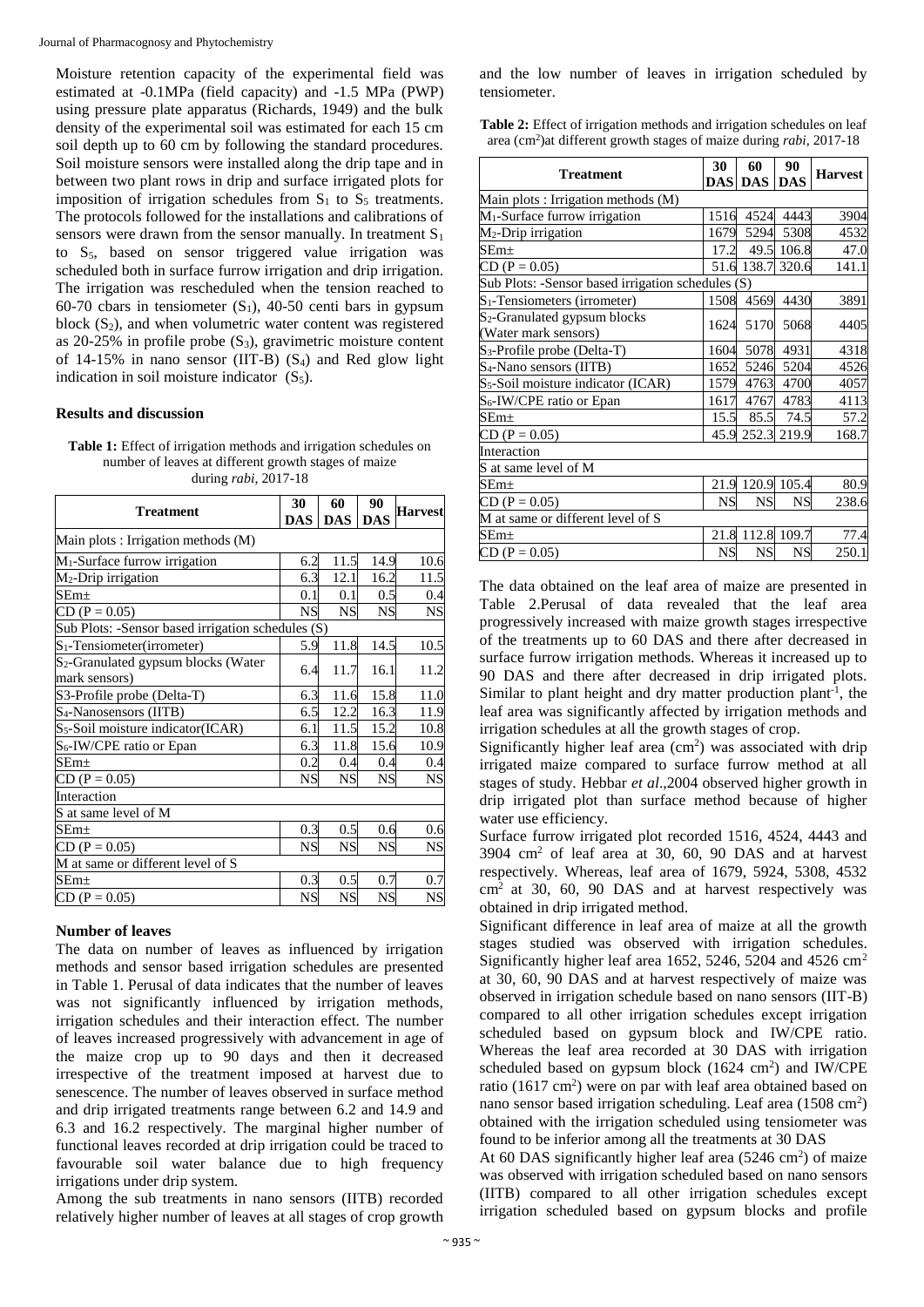probe. The leaf area obtained with irrigation scheduled by gypsum blocks  $(5170 \text{ cm}^2)$  and profile probe  $(5078 \text{ cm}^2)$  was on par with irrigation scheduled by nano sensors. Leaf area obtained by the irrigation scheduled using tensiometer (4569 cm<sup>2</sup> ) was found to be inferior among all the irrigation schedules studied.

At 90 DAS, significantly higher leaf area  $(5204 \text{ cm}^2)$  of maize was observed in irrigation scheduled based on nano sensors (IITB) compared to all other irrigation schedules except irrigation scheduled with gypsum blocks. Whereas, the leaf area(5068 cm<sup>2</sup>) noticed with irrigation scheduled based on gypsum blocks was on par with irrigation scheduled by nano sensors. Leaf area  $(4430 \text{ cm}^2)$  obtained by the irrigation scheduled using tensiometer was found to be inferior among all the treatments studied. The plant cell enlargement is very sensitive to water deficits and the consequence is a marked reduction in leaf area (Kramer, 1983). At harvest leaf area followed the same trend as noticed at 90 DAS.

Leaf area  $\rm (cm<sup>2</sup>)$  of maize was significantly influenced by the interaction effect of irrigation methods and sensor based irrigation schedules only at harvest. The highest leaf area (4996 cm<sup>2</sup>) was observed with nano sensors under drip irrigation closely followed by gypsum blocks under drip irrigation  $(4807 \text{ cm}^2)$  which is significantly superior among irrigation schedules and irrigation methods combination**.**

## **Shelling Percentage and Test Weight**

**Table 3:** Effect of irrigation methods and irrigation schedules on shelling percentage and test weight of maize during *Rabi,* 2017-18

| <b>Treatment</b>                                  | <b>Shelling</b> | <b>Test weight</b> |  |
|---------------------------------------------------|-----------------|--------------------|--|
|                                                   | percentage (%)  |                    |  |
| Main plots : Irrigation methods (M)               |                 |                    |  |
| M <sub>1</sub> -Surface furrow irrigation         | 73.30           | 32.80              |  |
| $M_2$ -Drip irrigation                            | 75.40           | 38.30              |  |
| $SEm+$                                            | 0.96            | 0.62               |  |
| $CD (P = 0.05)$                                   | <b>NS</b>       | 3.79               |  |
| Sub Plots: -Sensor based irrigation schedules (S) |                 |                    |  |
| $S_1$ -Tensiometers (irrometer)                   | 68.46           | 32.06              |  |
| S <sub>2</sub> -Granulated gypsum blocks          | 77.07           | 39.57              |  |
| (Water mark sensors)                              |                 |                    |  |
| S <sub>3</sub> -Profile probe (Delta-T)           | 76.69           | 35.41              |  |
| S <sub>4</sub> -Nano sensors (IITB)               | 79.73           | 38.76              |  |
| S <sub>5</sub> -Soil moisture indicator (ICAR)    | 73.47           | 33.12              |  |
| S <sub>6</sub> -IW/CPE ratio or Epan              | 70.95           | 34.22              |  |
| $SEm+$                                            | 3.87            | 1.49               |  |
| $CD (P = 0.05)$                                   | NS              | 4.40               |  |
| Interaction                                       |                 |                    |  |
| S at same level of M                              |                 |                    |  |
| SEm+                                              | 5.47            | 2.11               |  |
| $CD (P = 0.05)$                                   | <b>NS</b>       | NS                 |  |
| M at same or different level of S                 |                 |                    |  |
| $SEm+$                                            | 5.08            | 2.02               |  |
| $CD (P = 0.05)$                                   | <b>NS</b>       | <b>NS</b>          |  |

## **Shelling Percentage (%)**

The data pertaining to the influence of irrigation methods and sensor based irrigation schedules on shelling Percentage of maize are presented in Table 3.Perusal of data indicates that the shelling percentage of maize was not significantly influenced by both irrigation methods and irrigation schedules. The shelling percentage observed among the various sub treatments ranged between68.46– 79.73%.

The shelling percentage of maize was also not significantly influenced by the interaction effect of irrigation methods and irrigation schedules.

## **Test weight (g)**

The data pertaining to the influence of irrigation methods and irrigation schedules on test weight of maize are presented in Table 3.

The influence of irrigation methods and irrigation schedules on test weight of maize was found to be significant. Significantly higher test weight of the maize  $(38.30 \text{ g})$ obtained under drip irrigation compared to surface furrow irrigation (32.80 g). Higher frequency of irrigation under drip resulted in more test weight as compared to low frequencies of irrigation (Prasad and Prasad, 1988)<sup>[5]</sup>.

Higher test weight (39.57 g) was observed with gypsum block based irrigation scheduling closely followed by nano sensors (38.76 g) and profile probe (35.97 g) and differ significantly over other schedules. However irrigation scheduled based on, tensiometer recorded the lowest test weight (32.06 g). Less irrigation frequency might be the reason in IW/CPE, soil moisture indicator and tensiometer based irrigation schedules as plant experienced stress at low soil moisture availability leading to poor translocation of photosynthates in to grain resulting in shriveled and small sized grains (Sanjeev *et al*.,  $2006.$ <sup>[7]</sup>

The test weight of maize was not significantly influenced by the interaction effect of irrigation methods and irrigation schedules.

## **Conclusion**

Leaf area was significantly higher with drip irrigationand among the schedules nano sensor (IITB)based irrigation scheduled at 30, 60, 90 DAS and at harvest found superior to rest of the schedules except irrigation scheduled based on gypsum block and IW/CPE ratio..

The highest number of leaves was observed with nano sensors and gypsum blocks based irrigation scheduling under drip irrigation and differ non-significantly over all other treatment combination. Shelling per cent of maize was not significantly influenced by irrigation methods and irrigation schedules. Significantly highest test weight (38.30 g) of maize was recorded with drip irrigation and among the schedules with gypsum block based irrigation scheduling (39.57 g) closely followed by nano sensor (IITB) (38.76 g) and profile probe (35.97 g) and differed significantly over other schedules.

### **References**

- 1. FAOSTAT. FOASTAT Database, 2015–2016. Available at at:http: // faostat. fao.org/ site/339/default.aspx.
- 2. Hebbar M, Manjunatha MV, Rajkumar GR, Ravishankar G.Effect of drip and surface irrigation on yield and waterproduction efficiency of brinjal (*Solanummelongena*) in saline vertisols. Indian Journal of Agricultural Sciences.2004; 74(11):583-587.
- 3. Kramer PJ.Water relations of plants. Academic Orlando, 1983;489.
- 4. Leib BG, Jabro J, Mattews RG.Field Evaluation and Performance Comparison of Soil Moisture Sensors. Journal of Soil science. 2002; 168(6):396-408.
- 5. Prasad TN, Prasad UK.Effect of irrigation, cropgeometry and intercrops on yield and nutrient uptake of winter maize. Indian Journal of Agronomy.1988; 33(3):238-241.
- 6. Richard LA.Pressure plate apparatus-construction and use, Agicultural Engineering.1949; 28:451-454.
- 7. Sanjeev K, Mishra S, Singh VP.Effect of tillage and irrigation on soil water plant relationship and productivity